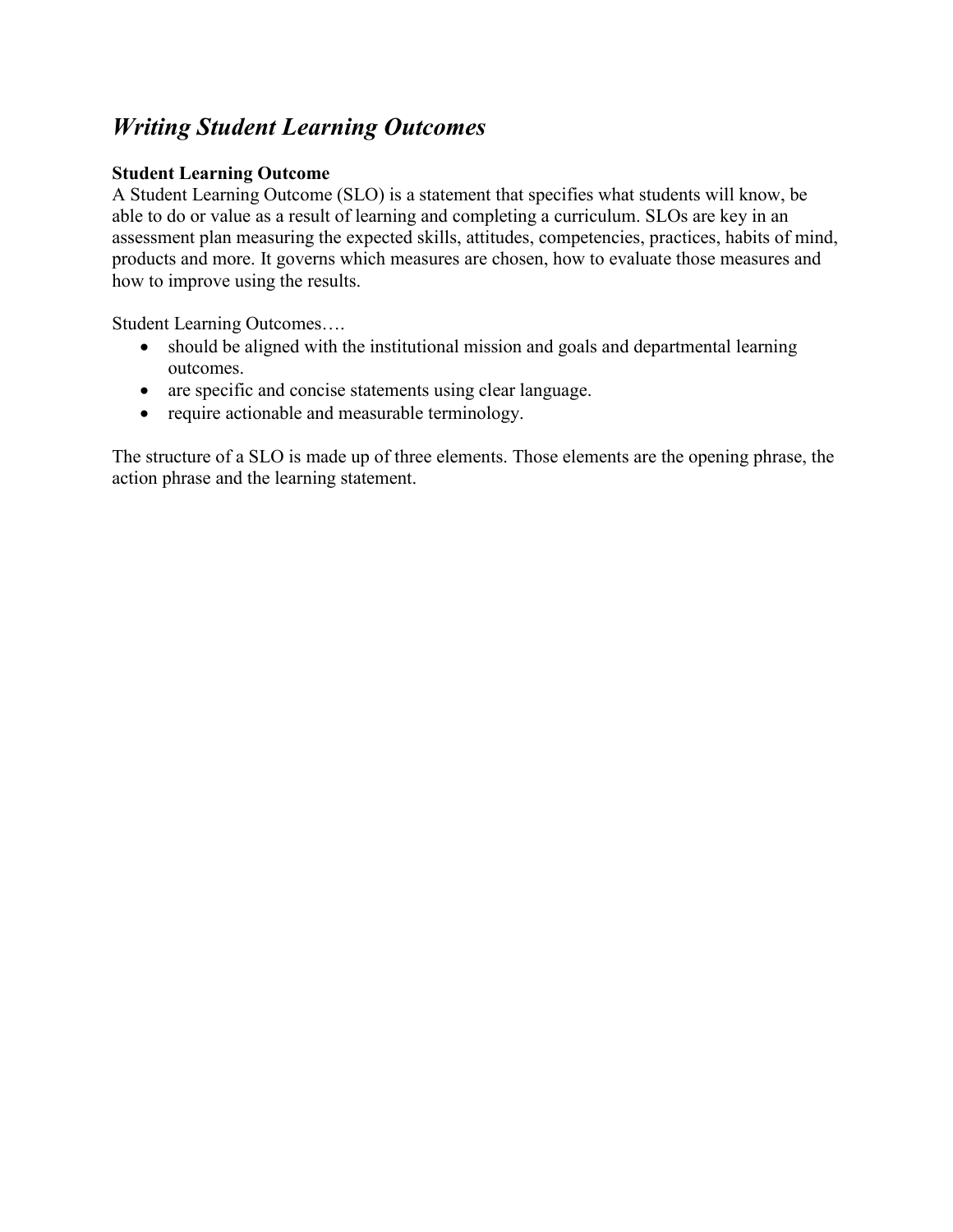### **Three Elements of Student Learning Outcomes Structure**

#### *Element 1 Opening Phrase - Who is learning? Who is the audience?*

#### *Element 1 Example:*

- **1.** "Students will…"
- **2.** "Upon the completion of this program, students will…."
- **3.** "Physical Therapy graduates will be able to……"
- **4.** "Students should be able to"

*Important Note: Program Assessments are focused on what the students will learn, therefore each SLO should reference students.* 

#### *Element 2*  $\rightarrow$  *Action Word/Phrase - What is to be learned (knowledge, skill, attitude)?*

- Specify what you want the student to demonstrate in knowledge, abilities or skills.
- Use action verbs that are measurable. Bloom's Taxonomy is a great resource for choosing action verbs. (Example below)
- The statement should reflect what the student will prove to you through measures.
- Words to avoid: students will believe, hear, realize, comprehend, know, see, listen, memorize, think, perceive, understand, experience, or feel, will become acquainted with, aware of, capable of, cognizant of, conscious of, familiar with, interested in.

*Element 2 Example*:

- **1.** "Students will classify…"
- **2.** "Upon the completion of this program, students will differentiate…."
- **3.** "Physical Therapy graduates will be able to develop……"
- **4.** "Students should be able to describe…."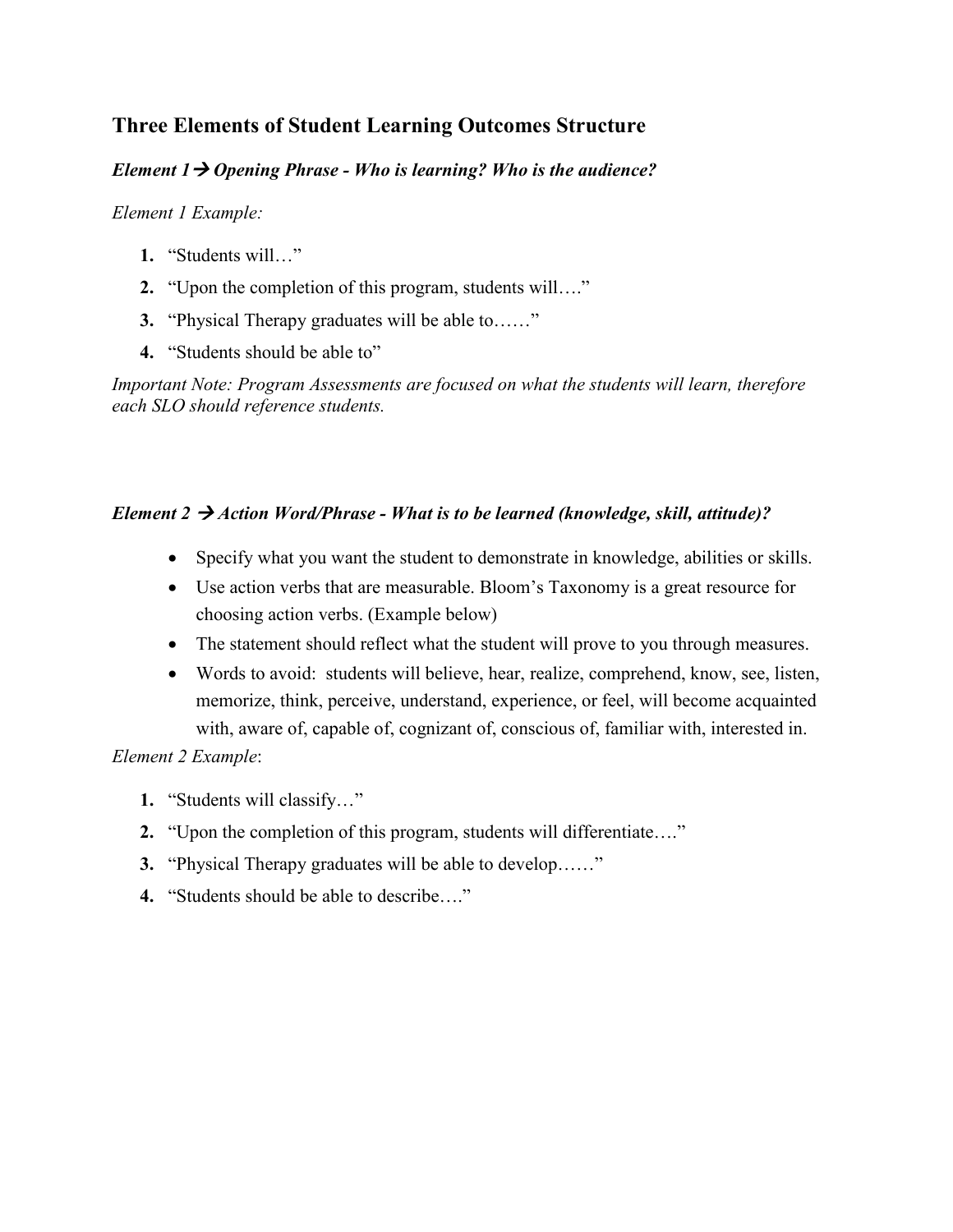#### Element  $3 \rightarrow$  Learning Statement – What will the students be able to do?

- Under what condition is the learning to be demonstrated (environment, support, etc.)?
- What level of learning is to be achieved (criteria, standard)?
- What are the specific skills, knowledge or abilities you want to measure?
- Examples of Learning that can be measured.
	- o Knowledge of specific facts
	- o Value of different perspectives
	- o Exemplify specific procedures

#### *Element 3 Example:*

- **1.** "Students will classify body systems and its function and explain how the systems are associated."
- **2.** "Students will classify body systems and its function and explain how the systems are associated."
- **3.** "Upon the completion of this program, students will differentiate between classroom management techniques based upon classroom makeup and student learning goals."
- **4.** "Physical Therapy graduates will be able to develop comprehensive therapy plans for different injury cases."
- **5.** "Students should be able to describe accounting principles and techniques."

*Important Note: It is important that two measures can be used to evaluate the program's Student Learning Outcome. Alabama State University requires two direct measures for each Instructional Program Assessment* outcome.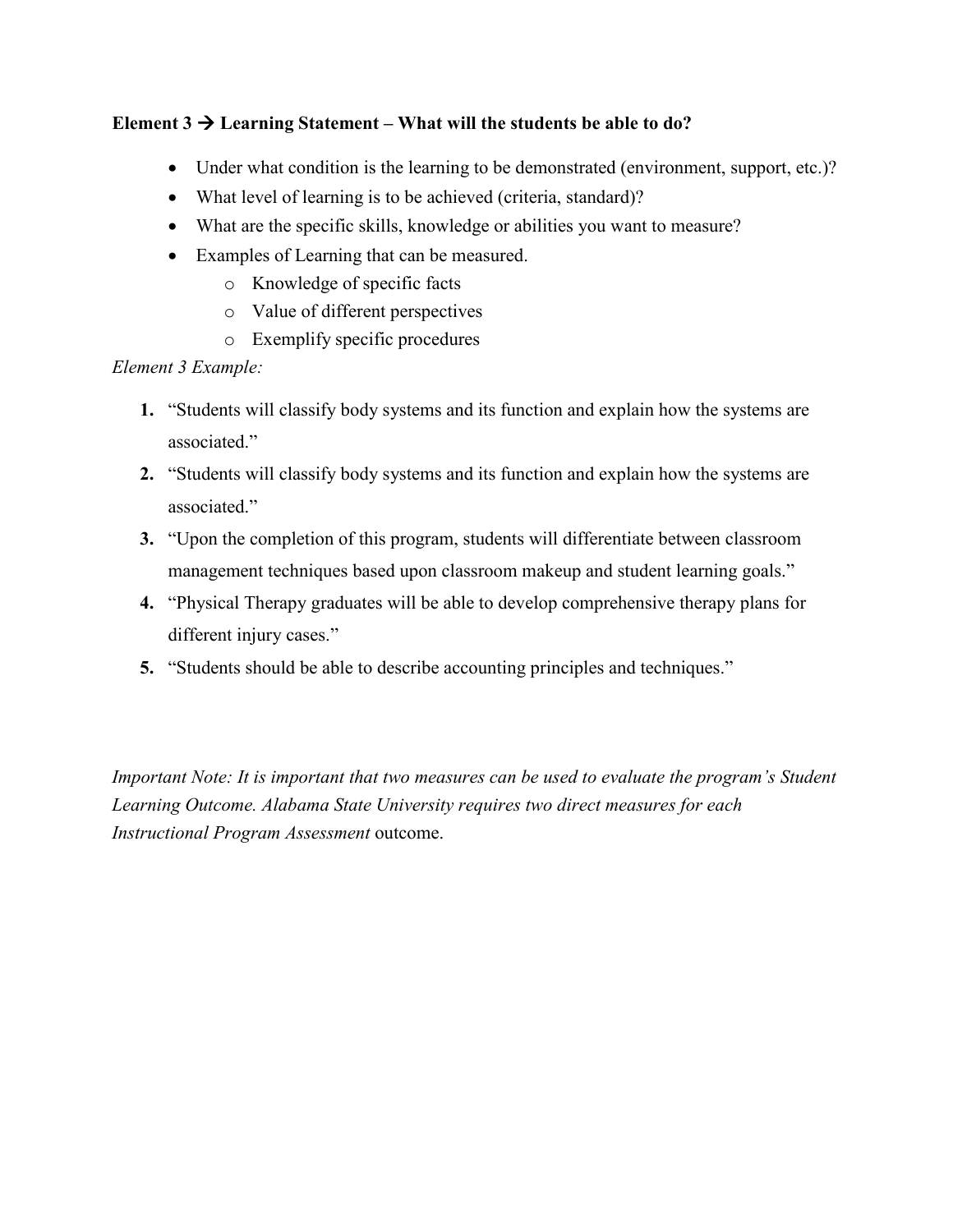# *Best Practices*

- Be very specific with the expectations. Vague statements are difficult to measure.
- Program assessments should be viewed view from a holistic viewpoint or "the big" picture". What are the most important elements in a program?
- Each department will use external stakeholders, accreditation requirements, department goals, career expectations and more to determine what outcomes are most important to evaluate the program
- SLOs are not what you will offer the student, what process the student will go through or the student's satisfaction with the program.

The following outcomes are examples of what may be chosen to assess:

- Knowledge outcomes:
	- major or discipline content
	- modes of inquiry
- General education outcomes:
	- oral and written communications
	- critical thinking and problem solving
	- library and computer use
	- quantitative and scientific literacy
- Skills outcomes:
	- those required for effective practice in the discipline or in future employment
	- ability to work with others
	- listening skills
	- teamwork or leadership
- Attitudes and values
	- personal
	- social
	- ethical
	- related to diversity
- Behavioral outcomes

*(most of these are outcomes that are important to your program but do not give direct evidence of student learning):*

- current students
	- persistence and choice of major
	- course selection and completion
- former students
	- employment information
	- graduate school or other further education
	- professional activities
	- community contributions
	- evaluation of satisfaction with the program's preparation